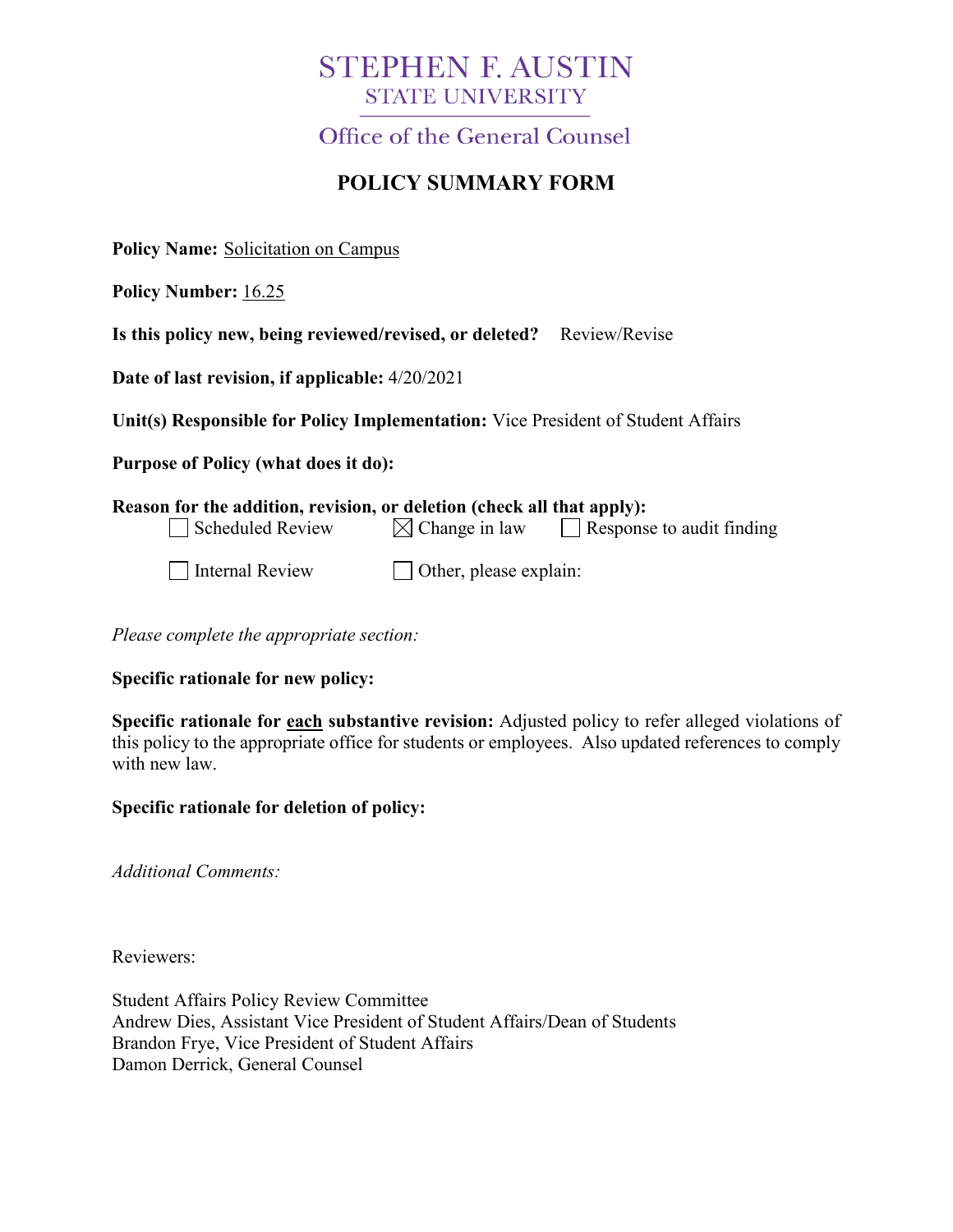### **Solicitation on Campus**

**Original Implementation:** July, 1980 **Last Revision:** April 20, 2021*12, 2022*

### **Definitions**

- 1. Solicitation means the sale or offer for sale of any property or service, whether for immediate or future delivery, and the receipt of*,* or request for*,* any gift or contribution. However, this term does not apply to an appointment between a student or employee, and another person (solicitor), if the appointment does not interfere with or disturb the normal activities of the student or employee, or the university.
- 2. Campus shall mean all real property over which the university has possession and control by law.
- 3. University group shall mean a recognized student, faculty, or staff organization.
- 4. Outside group shall mean any organization or group that is not included within the term "university group."
- 5. University agent shall mean a person acting in the course and scope of that individual's employment on behalf of an academic college, department, or program, or a university council, committee, or auxiliary enterprise.
- 6. University function shall mean any activity directly sponsored by the university.
- 7. University department shall mean any academic or administrative department of the university.

#### **Time, Place, and Manner Regulations**

- 1. No solicitation shall be conducted in any building or structure on the campus. However, the following activities shall not be deemed to be solicitations prohibited by this section:
	- a. From the day the residence halls open through the first day of classes each semester, the sale or offer for sale of any newspaper in an area designated by the appropriate university official.
	- b. The distribution, sale or offer for sale of any newspaper, magazine, or other publication by means of a vending machine or rack in an area designated in advance by the appropriate university official.
	- c. The sale or offer for sale of any food or drink item by means of a vending machine in an area designated in advance by the appropriate university official.
	- d. The sale or offer for sale of any publication of the university or of any book or other printed material to be used in the regular academic work of the university.
	- e. The operation by the university or its subcontractor of any bookstore, specialty store, laundry service, dining and retail facilities, student center, or other service facility maintained for the convenience of the students, faculty, and staff.

16.25 Solicitation on Campus Page 1 of 4 f. The sale or offer for sale by the university or its sub-contractor of food and drink items,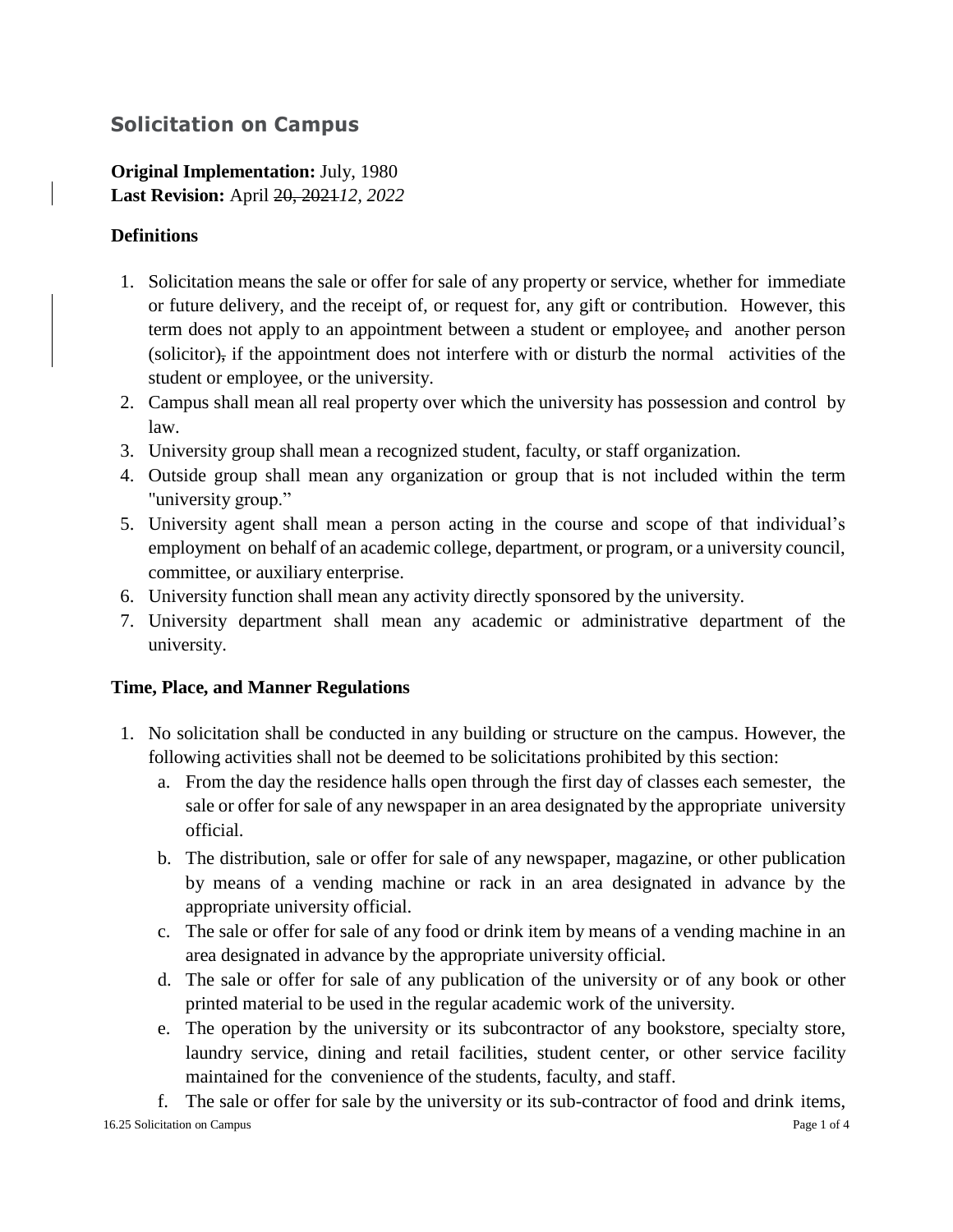programs, and tickets at athletic contests.

- g. The collection of membership fees or dues by a university group.
- h. The collection of admission fees for the exhibition of movies or other programs that are sponsored by the university, or a university group, and are scheduled in accordance with the Use of University Facilities (16.33) policy.
- i. The posting of ads and for sale notices in newspapers or on campus kiosks designated for such purposes by the appropriate university official, provided that such ads and notices posted on bulletin boards conform to the Expressive Activities (16.4) policy.
- j. University recognized groups conducting fund raising activities approved by the appropriate university official. The university requires that only members of the group approved to conduct fundraising may solicit directly. Non-members may not be used to solicit on behalf of the organization.
- k. Other solicitation activities as approved by the appropriate university official.
- 2. No solicitation shall be conducted on the grounds, sidewalks, and streets of the campus except by:
	- a. a university agent; or
	- b. a university group.
- 3. Solicitation to buy complimentary copies of textbooks are specifically prohibited anywhere on the campus or in any building.
- 4. Only university departments and the SFA Alumni Association may be approved to solicit as agents of a commercial organization.
- 5. Solicitation conducted on the campus must not:
	- a. disturb or interfere with the regular academic or institutional programs of the university;
	- b. interfere with the free and unimpeded flow of pedestrian and vehicular traffic on the sidewalks and streets and at places of entry and exit to university buildings;
	- c. harass or intimidate the person or persons being solicited; or
	- d. violate an exclusivity agreement entered into with the university.
- 6. *If an employee or faculty or staff organization violates the provisions of this policy, the incident should be reported to Human Resources.* If an individual *student* or *student* group violates the provisions of this policy, the appropriate university official, with the approval of the vice president to whom that individual reports, may prohibit the offender from engaging in any solicitation on the university campus for a specified period
- 7.*6.*of time not to exceed one (1) year*an incident report should be filed with the Dean of Students Office*. *Any violations by an outside group should be reported to the Vice President for Finance and Administration.* In the case of a repeated violation of these rules, the following sanctions shall *may* apply:
	- a. The appropriate university official with the approval of the vice president to whom the individual reports*The Assistant Vice President of Student Affairs and Dean of Students, or their Designee*, may suspend or cancel the recognition status of an offending student organization.
	- b. *The appropriate university official* The appropriate university official, with the approval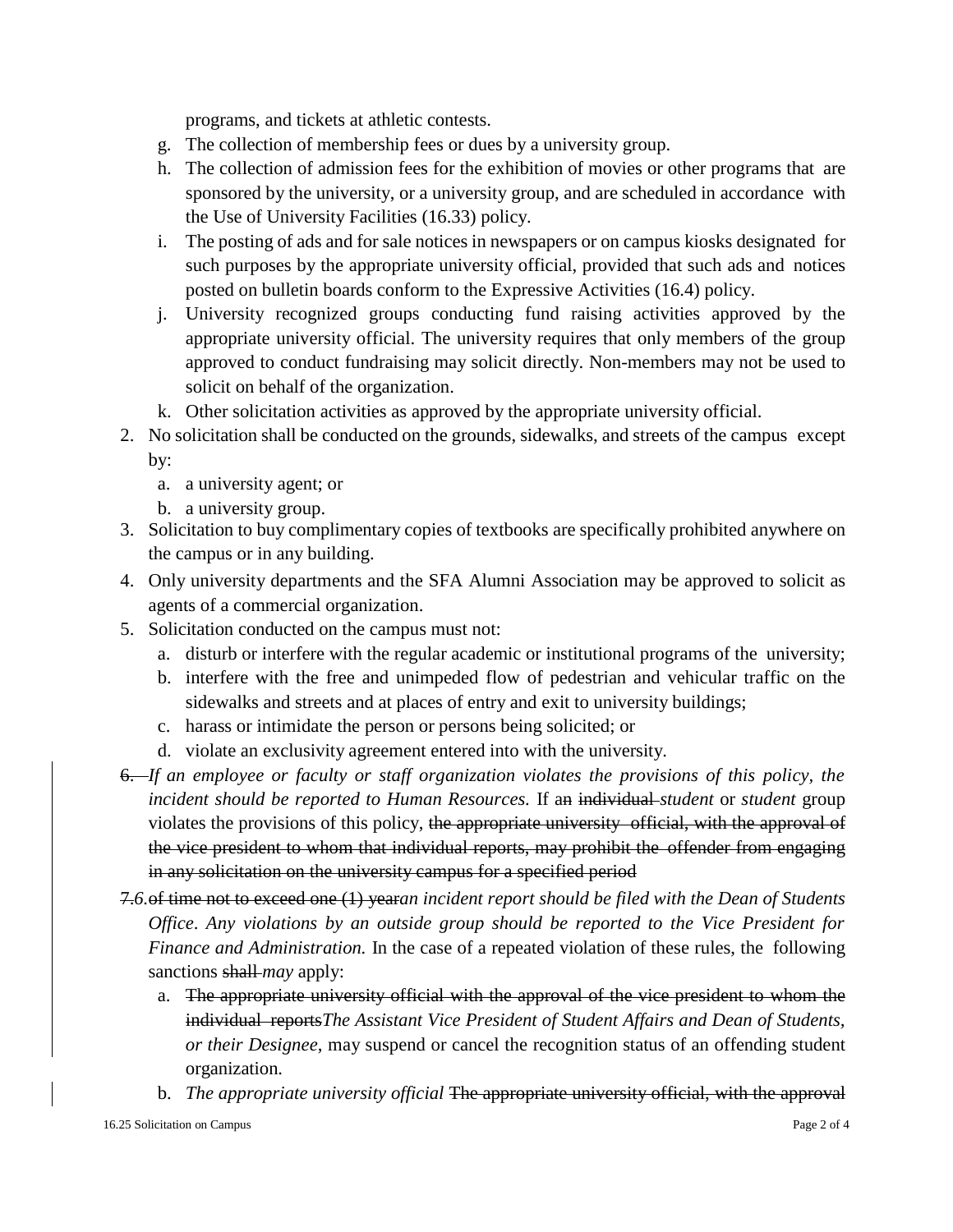of the vice president to whom the individual reports, may suspend the use of university facilities by an offender in accordance with the Penalty and Hearing section of the Use of University Facilities (16.33) policy;

c. The university may prosecute an offender for trespass in accordance with Chapter 51 of the Texas Education Code.

#### **Procedures for Conducting Raffles on Campus**

- 1. University groups authorized to conduct raffles under the Charitable Raffle Enabling Act (Tex. Occ. Code Ch. 2002) may conduct raffles on campus
- 2. All proceeds from the sale of tickets must be spent for the charitable purposes of the organization.
- 3. The qualified university group is limited to two *four* (2*4*) raffles per calendar year (January 1 - December 31) and may not conduct more than one (1) raffle at a time. This will be monitored by the Office of Student Engagement Programs within the Division of Student Affairs.
- 4. The sponsoring university group may not promote the raffle through television, radio, newspaper, or other medium of mass communication by the use of paid advertising, or promote or advertise statewide, other than on the university group's internet website or through a publication or solicitation, including a newsletter, social media or e-mail, provided only to previously identified supporters of the university group, or sell or offer to sell tickets for the raffle statewide.
- 5. The university group conducting the raffle may not compensate a person directly or indirectly for organizing or conducting a raffle or for selling or offering to sell tickets to the raffle, unless that person is employed by the university group and the work organizing or conducting the raffle is no more than a de minimis portion of that person's employment with the university group. Persons who are not members of the university group may not sell or offer tickets to the raffle.
- 6. The university group conducting the raffle must have the prize in its possession or post bond for the full amount of the money value of such prize before raffle tickets are sold. The prize awarded at a raffle may not be money and the value of the prize may not exceed

\$2*7*5,000. The following must be printed on each raffle ticket sold or offered for sale:

- a. the name of the university group conducting the raffle and the address of the organization or of a named officer of the organization;
- b. the price of the ticket; and
- c. a general description of each prize that has a value of more than \$10 and is to be awarded in the raffle.

#### **Financial Policies of Student Organizations**

1. The Vice President *of*for Student Affairs or designee may request a financial statement of any student organization at any time. The requirements of the financial statement shall be established by the *Assistant Vice President of Student Affairs and Dean of Students, or their*